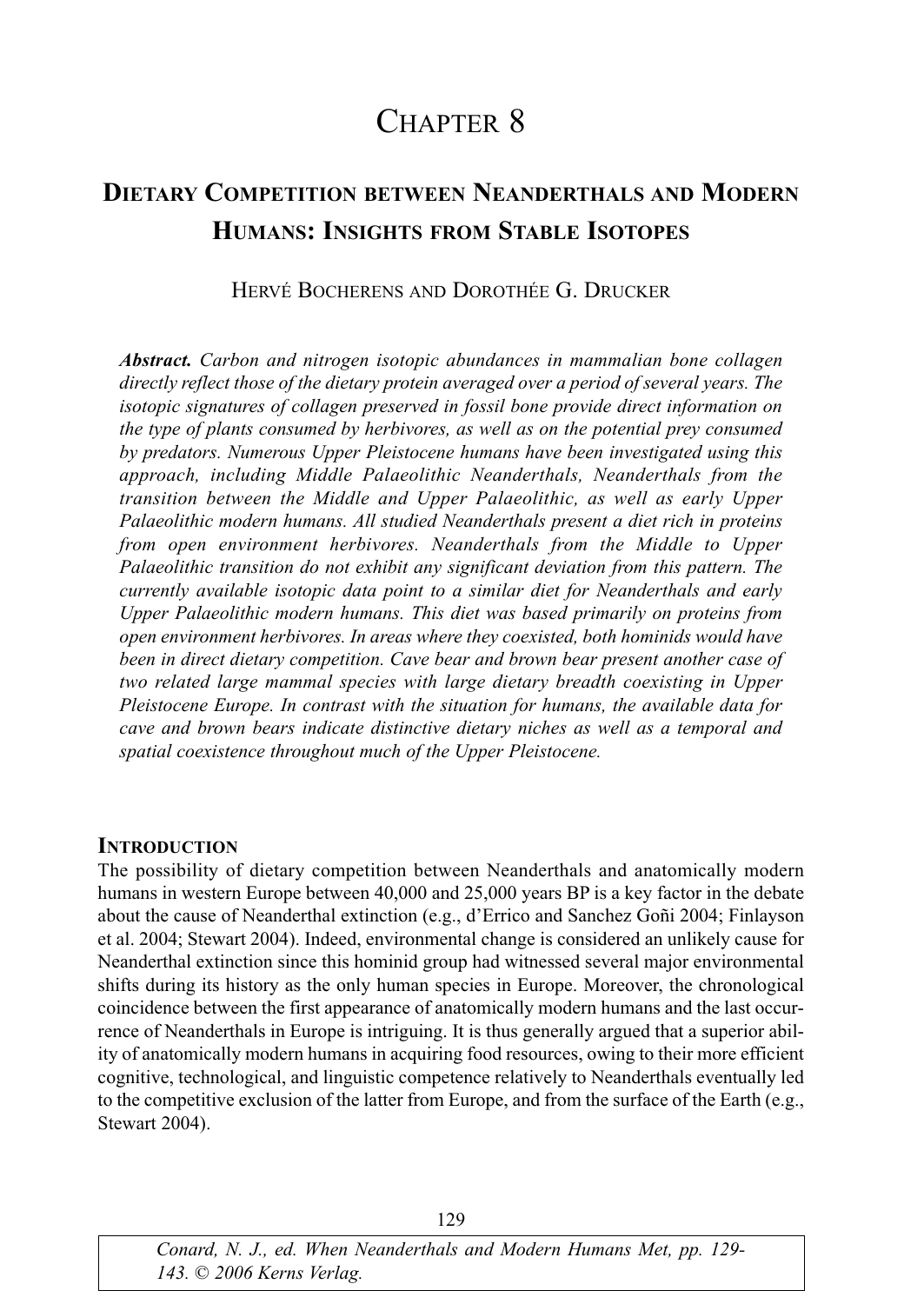#### HERVÉ BOCHERENS AND DOROTHÉE G. DRUCKER

Many field observations of mammals illustrate the fact that two closely related species do not usually manage to coexist on the long term if they compete for the same dietary resources. One common situation is the invasion of one species' territory by a closely related species with similar dietary habits. Such a situation is experienced by coyotes Canis latrans in northwestern Montana (USA), which are now competing with recolonizing wolves Canis lupus (Arjo et al. 2002). In this case, both canid species should be able to coexist owing to the ability of coyotes to exploit prey species different than those exploited by wolves, such as small mammals (Arjo et al. 2002). In contrast, the invasion of the American grey squirrel Sciurus carolinensis in the territory of the European red squirrel Sciurus vulgaris leads to the displacement and local extinction of the European species due mainly to food competition between both squirrel species (e.g., Gurnell and Pepper 1993; Bertolino and Genovesi 2003).

During the last two decades, stable isotopic ecology has been used as a powerful tool to decipher trophic relationships, especially between mammal species in case of dietary competition (e.g., Jacoby et al. 1999; Hobson et al. 2000; Lavin et al. 2003). A significant application of this approach is the case of the two bear species dwelling nowadays in northwestern North America, i.e., brown bear Ursus arctos and black bear Ursus americanus (Jacoby et al. 1999; Hobson et al. 2000). These investigations showed that when both species coexist in a given area, their stable isotopic signatures are different due to varying proportions of different dietary resources, such as vegetation versus animal food resources, or salmon versus terrestrial food items. In Alaska, black bear isotopic signatures indicate consumption of salmon when brown bears are absent, ; but differences in the isotopic signatures of coexisting black bears and brown bears indicate a resource partitioning, with black bears consuming no salmon in contrast to brown bears (Jacoby et al. 1999).

Since organic matter such as bone collagen can survive in Upper Pleistocene fossil remnants, this approach could be used for ancient mammals, such as brown bears and short-faced bears Arctodus simus in Alaska and the Yukon (Barnes et al. 2002). The collagen isotopic signatures of these bears showed that brown bears were avoiding direct dietary competition with the carnivorous short-faced bears by sticking mostly to plant food, and that they shifted to a more carnivorous diet after the extinction of the carnivorous bear species. Thus, isotopic data showed that the coexistence of both bear species in Alaska and the Yukon was possible owing to a dietary partitioning of these species.

This chapter assesses dietary flexibility of Neanderthals and dietary competition between the last Neanderthals and the first anatomically modern humans in Europe around 40–30 kyr BP by directly comparing the trophic ecology of these two hominids using stable isotope signatures in fossil collagen. In parallel, the same approach will be used to compare the dietary ecology of two species of bears occurring in Europe at the same period, brown bear and cave bear Ursus spelaeus. Indeed, this pair of bear species exhibits several similarities with the pair of human species: (1) a large dietary breadth including the same type of plant material, such as fruits and tubers, animal food items, such as small and large terrestrial mammals, and marine food resources; (2) two very closely related species in each pair with a phylogenetic split between the respective species of each pair that occurred at the same period, around 800,000 years ago; and (3) both pairs witness the extinction of one of the species between 30,000 and 10,000 years ago (i.e., Neanderthal and cave bear), whereas the other species survives until the modern era (i.e., modern human and brown bear). However, one major difference between the carnivore and the primate pair of species is the coexistence of both bear species in Europe for dozens of thousands of years whereas the human species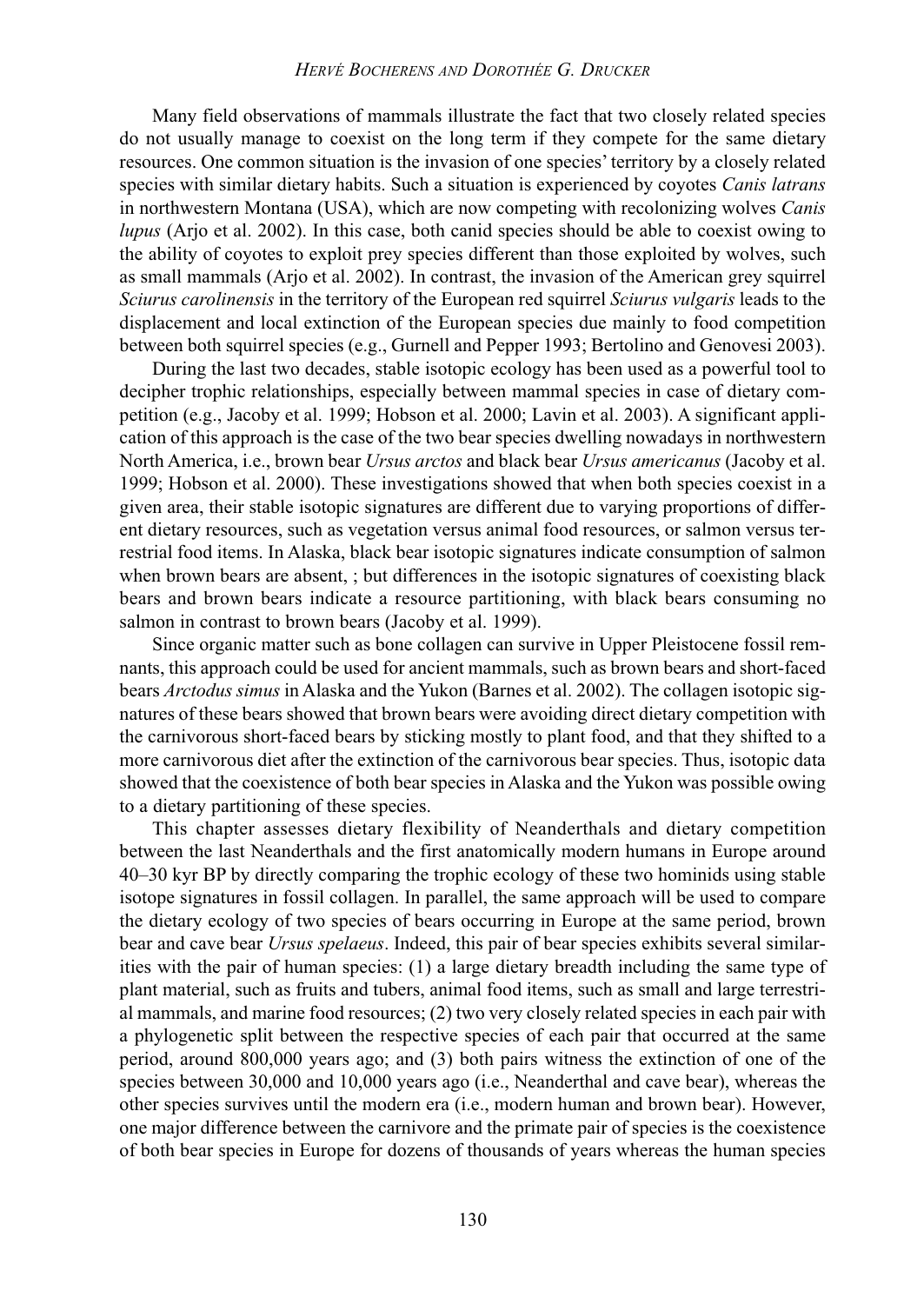did not coexist for long after the arrival of modern humans. It is thus worth comparing both situations, coexistence or exclusion of closely related species, in view of trophic ecology as deduced from bone stable isotope geochemistry.

## PRINCIPLES AND CONDITIONS OF USE OF CARBON AND NITROGEN STABLE ISOTOPIC ABUNDANCES IN COLLAGEN FOR PALAEO-TROPHIC

#### **RECONSTRUCTIONS**

The isotopic signatures  $(\delta 13C, \delta 15N)^1$  of a predator reflect those of its average prey in a predictable way (e.g., Bocherens and Drucker 2003a). The  $\delta$ 13C values of a plant-eater bone collagen closely monitor those of the consumed plants, whereas those of a predator bone collagen are 0.8 to 1.3 ‰ more positive than those of its average prey collagen. Different types of plants exhibit variable δ13C values due to the use of different inorganic carbon pools and variations in the fractionation of carbon stable isotopes during photosynthesis under different environmental conditions (e.g., Tieszen 1991; Heaton 1999). In terms of categorizing plants according to their δ13C values in western European modern and Pleistocene environments, it is possible to distinguish between plants growing under a dense canopy forest and plants growing in open conditions (i.e., top of the canopy, steppe, grassland, and tundra), the former ones having more negative δ13C values than the latter ones, while freshwater plants exhibit highly variable δ13C values. The δ15N values of a mammal bone collagen are systematically enriched relative to those of its diet, by 3 to 5 ‰ (see review in Bocherens and Mariotti 2002). Therefore, the  $\delta$ 15N values of a mammal bone collagen depend on its trophic level and on the δ15N values at the basis of the trophic web it belongs to. Moreover, some environmental parameters such as aridity, temperature, and soil microbiological activity have an influence on plant δ15N values (e.g., Bocherens and Mariotti 2002; Drucker et al. 2003; Richards and Hedges 2003; Stevens and Hedges 2004). Using both δ13C and δ15N values of bone collagen thus allows deciphering the trophic relationships of Upper Pleistocene mammals, using δ13C values as tracers of the type of plants at the beginning of the food web, and using δ15N values to test the predator-prey relationships of predators and their potential prey.

Before interpreting carbon and nitrogen isotopic values measured on collagen extracted from fossil bones, one must make sure that the conditions of use are respected. Three conditions must be fulfilled: 1) high degree of chemical integrity of the extracted collagen, 2) firm knowledge of the ontogenic stage of the studied specimens, and 3) knowledge of the trophic context of the humans relatively to contemporaneous mammals. These conditions are summarized in table 1.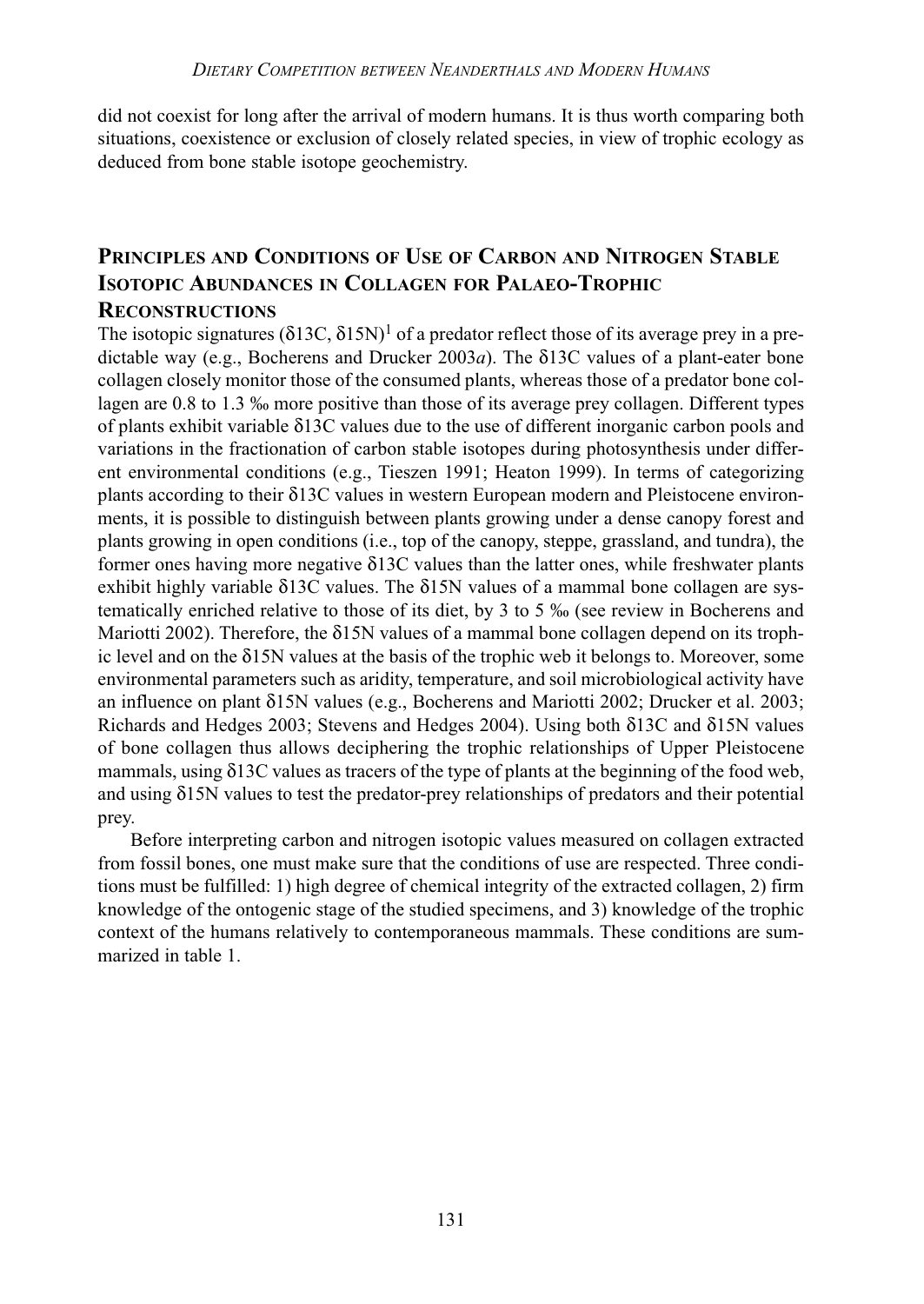| Criteria                          | <b>Objectives</b>                                                                                                                                                                       | <b>Recommendations</b>                                                                                                                                                        |
|-----------------------------------|-----------------------------------------------------------------------------------------------------------------------------------------------------------------------------------------|-------------------------------------------------------------------------------------------------------------------------------------------------------------------------------|
| Chemical integrity<br>of collagen | to guarantee that measured carbon<br>and nitrogen isotopic signatures<br>are not significantly modified by<br>post-mortem alteration                                                    | exclude "collagen" with atomic<br>$C:N$ ratio outside a 2.9–3.6 range<br>or with $\%N < 5$ (DeNiro 1985;<br>Ambrose 1990)                                                     |
| Ontogenic stage                   | to take into account possible<br>nursing effects on nitrogen<br>isotopic signature (e.g.,<br>Fogel et al. 1989; Katzenberg<br>and Pfeiffer 1995)                                        | avoid unweaned specimens<br>$(e.g., children < 5 \text{ years old})$<br>and teeth that erupted during youth<br>(e.g., Bocherens and Mariotti 1997)                            |
| Trophic context                   | to take into account possible<br>isotopic shifts at each trophic<br>level through time or space (e.g.,<br>Drucker et al. 2003;<br>Richards and Hedges 2003;<br>Stevens and Hedges 2004) | compare isotopic signatures of ancient<br>humans with those of herbivores<br>and carnivores from the same region<br>and chronological context<br>(Drucker and Bocherens 2004) |

Table 1. Summary of the conditions of use of collagen stable isotopic signatures for palaeotrophic reconstructions.

## ISOTOPIC DATA ON NEANDERTHAL AND EARLY MODERN HUMANS IN **EUROPE**

## Review of the Available Isotopic Data

Since 1991, when the first investigation of the isotopic signature of collagen in a Neanderthal was performed (Bocherens et al. 1991), numerous data of this kind have been gathered on European Upper Pleistocene hominids (e.g., Bocherens et al. 1999, 2001; Richards et al. 2000, 2001; Bocherens and Drucker 2003b; Pettitt et al. 2003; Drucker and Henry-Gambier 2005). We will consider here all the European Neanderthal specimens for which isotopic data are available, and the oldest modern humans in Europe, chronologically as close as possible to the Middle to Upper Palaeolithic transition (fig. 1; table 2). Since the youngest Neanderthals directly dated so far are around 28,000 year BP old (Smith et al. 1999), and the oldest anatomically modern humans dated in Europe are around 36,000 years BP old (Trinkaus et al. 2003; Conard et al. 2004), this time span is the one under scrutiny here for the supposed overlap between Neanderthals and modern humans in Europe. A careful examination of the available data did not allow us to include some of the published isotopic data which did not meet at least one of the requirements presented previously (table 1).

## **Neanderthals**

Following the criteria of chemical integrity of collagen, the first Neanderthal specimen from Les Pradelles will be excluded from the discussion. Indeed, the chemical integrity of its collagen was considered sufficient at the time of publication, based on an amino acid pattern similar to that of fresh collagen (Bocherens et al. 1991). However, the deviation observed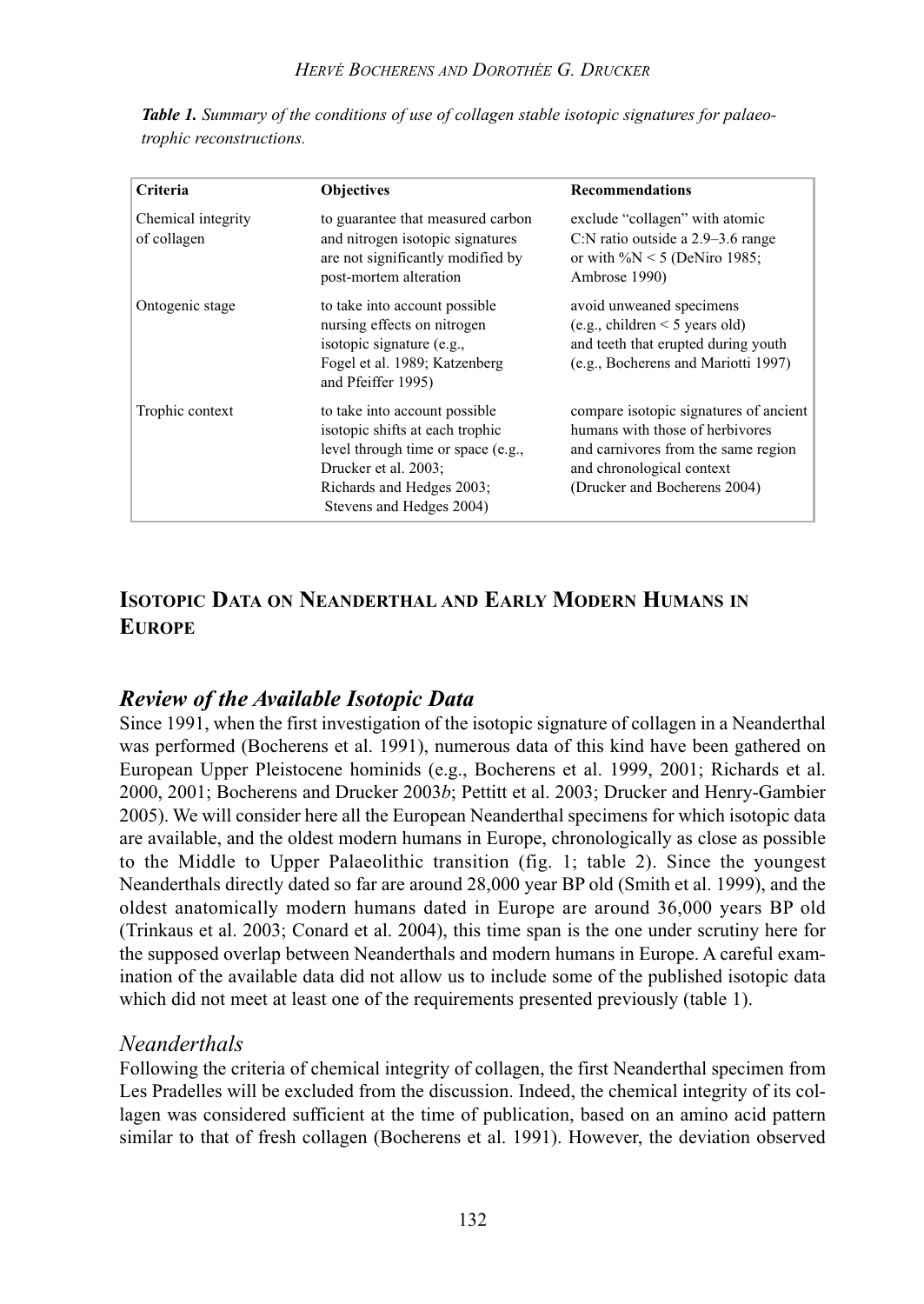

Fig. 1. Location map of the sites from which the studied material originates. Keys for numbers are the following: 1) Saint-Césaire; 2) Les Pradelles; 3) Camiac; 4) La Berbie; 5) Spy; 6) Scladina; 7) Goyet; 8) Brno, Dolní V*ě*stonice; 9) Kostenki.

between the patterns suggests that some isotopic shift may have occurred post-mortem. It is thus safer not to consider these data for further discussion.

As far as the ontogenic stage is concerned, the collagen of two Neanderthal children has been isotopically analysed. The Neanderthal child from Engis (Belgium) is only 5–6 years old based on the dental eruption pattern (Tillier 1983), and the nitrogen isotopic signature of a child this age may still be affected by its consumption of mother's milk if weaning occurred later than for most modern human populations, or if the growth rate of Neanderthal children was faster than those of modern humans (Bocherens et al. 2001). Thus, this specimen will not be discussed in palaeodietary terms due to the uncertainty regarding his nursing status. Another Neanderthal child is the specimen from layer 4A in Scladina Cave. This specimen is aged around 11 years (Toussaint et al. 1998), thus old enough to have erased the nursing isotopic signal and therefore acceptable for palaeodietary reconstruction.

Some interesting specimens could not be interpreted due to the lack of a reliable trophic context. This is the case for the Neanderthals from Vindija. Indeed, only one deer from the same layer (G1) than the human specimens had its isotopic signatures measured (Richards et al. 2000). The few other members of the fauna from the same site are from an older stratigraphical layer, layer G3 (Richards et al. 2000). Since this layer is more than 12,000 years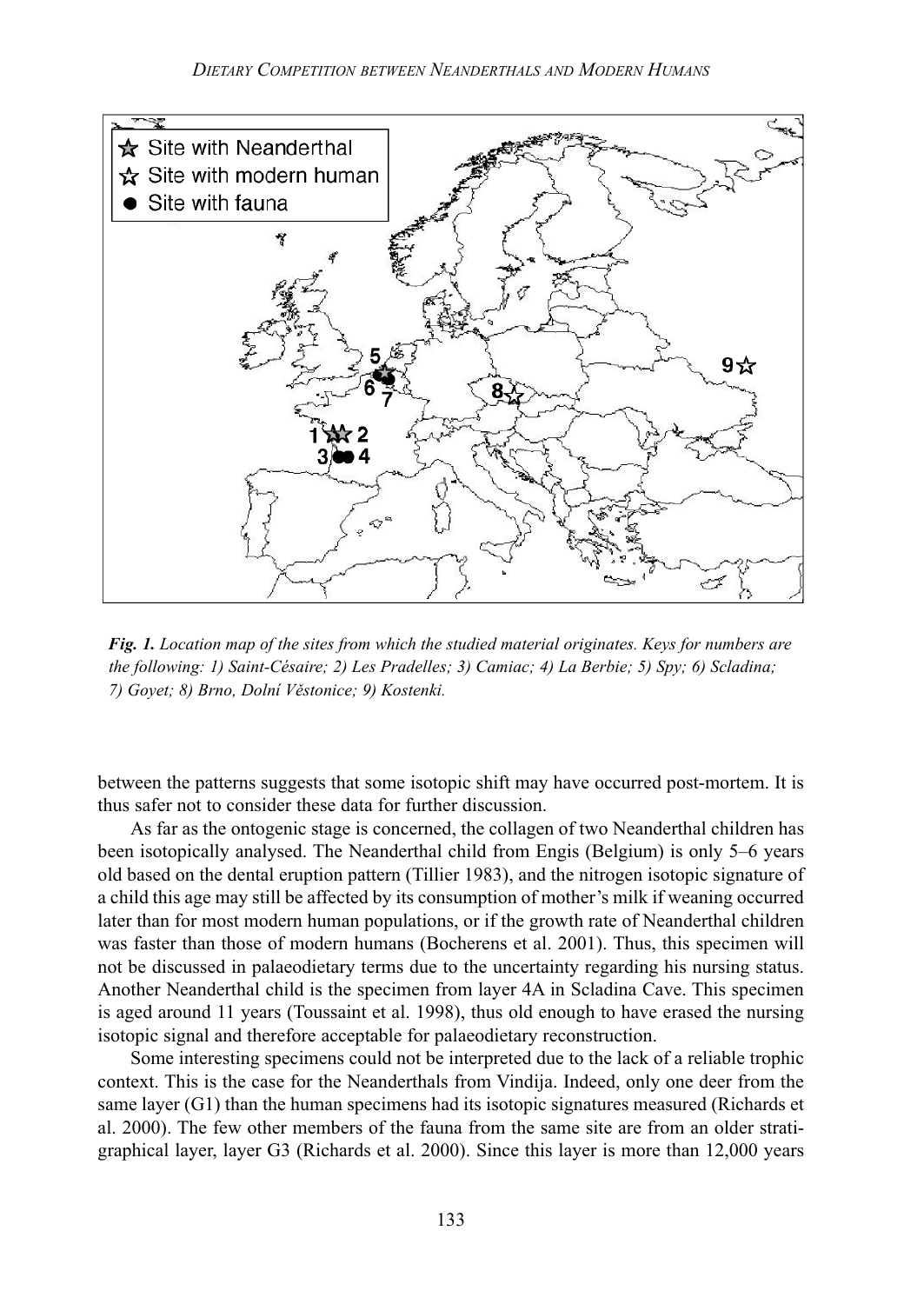Table 2. Summary of the Neanderthal and early modern human specimens analysed for their isotopic signatures in Europe. Only specimens with a Table 2. Summary of the Neanderthal and early modern human specimens analysed for their isotopic signatures in Europe. Only specimens with a reliability of "OK" are discussed in terms of palaeodiets. reliability of "OK" are discussed in terms of palaeodiets.

| (No excavation)<br>No analysis | Site                                                                                                                                                    | Age                                 | Species               | Piece    | Chemical<br>integrity | Ontogeny  | Trophic<br>$\mathop{\mathrm{center}}$ | Reliability             | $\delta^{13}C$           |      | $\delta^{15}$ N reference       |
|--------------------------------|---------------------------------------------------------------------------------------------------------------------------------------------------------|-------------------------------------|-----------------------|----------|-----------------------|-----------|---------------------------------------|-------------------------|--------------------------|------|---------------------------------|
| 27801                          | (Marillac-le-Franc,<br>Charente, France)<br>Les Pradelles                                                                                               | OIS3                                | Neanderthal           | skull    | ç.,                   | $^{+}$    | $^{+}$                                | $\overline{10}$         | 20.2                     | 9.3  | Bocherens et al.<br>(1991)      |
| 64801                          | Les Pradelles (Marillac-le-Franc,<br>Charente, France)                                                                                                  | OIS3                                | Neanderthal           | $sl$ all | $^{+}$                | $^{+}$    | $^{+}$                                | бK                      | $-19.1$                  | 11.6 | Fizet et al. (1995)             |
| RPB7000                        | La Roche-à-Pierrot (Saint-Césaire,<br>Charentes-Maritimes, France)                                                                                      | <b>OIS3</b>                         | Neanderthal           | fibula   | $^{+}$                | $^{+}$    | $^{+}$                                | ЭK                      | $-19.8$                  | 11.4 | Drucker (2003)<br>Bocherens and |
| $SCLA-IB4$<br>MT500            | Scladina Cave (Sclayn, Belgium)                                                                                                                         | $OISSD$ ?                           | Neanderthal           | phalanx  | $^{+}$                | $\ddot{}$ |                                       | $\overline{\mathbf{a}}$ | $-21.2$                  | 11.8 | Bocherens et al.<br>(2001)      |
| $(SCLA-4A2)$<br><b>SC18800</b> | Scladina Cave (Sclayn, Belgium)                                                                                                                         | OISSc                               | Neanderthal           | slail    | $^{+}$                | $^{+}$    | $^{+}$                                | ŏК                      | $-19.9$                  | 10.9 | Bocherens et al.<br>(1999)      |
| (Engis 2)<br><b>MT100</b>      | Awirs Cave (Belgium)                                                                                                                                    | OIS3                                | Neanderthal           | $sl$ all | $^{+}$                | ï         | $^{+}$                                | $\overline{10}$         | $-19.6$                  | 12.6 | Bocherens et al.<br>(2001)      |
| (I ONO AdS)<br>MT200           | Spy (Betche-al-Roche) Cave<br>(Belgium)                                                                                                                 | OIS3                                | Neanderthal           | scapula  | $^{+}$                | $^{+}$    | $^{+}$                                | ΟK                      | $-19.8$                  | 11.0 | Bocherens et al.<br>(2001)      |
| VI-207                         | Vindija Cave (Croatia)                                                                                                                                  | OIS3 $(29,080 +$<br>400 BP)         | Neanderthal           | mandible | $^{+}$                | $^{+}$    | <b>I</b>                              | no                      | $-19.5$                  | 10.1 | Smith et al. (1999)             |
| VI-208                         | Vindija Cave (Croatia)                                                                                                                                  | OIS3 (28,020 $\pm$<br>400 BP)       | Neanderthal           | parietal | $^{+}$                | $^{+}$    |                                       | no                      | 20.5                     | 10.8 | Smith et al. (1999)             |
| ETH-19660<br>$\overline{N}$ 1) | ey (Germany)<br>Neander Vall                                                                                                                            | $OIS3 (39,240 \pm$<br>670 BP)       | Neanderthal           | humerus  | $\hat{z}$             | $^{+}$    | $\blacksquare$                        | $\overline{\mathbf{n}}$ | $(\pm 1.2)^*$<br>$-20.0$ | n.d. | Schmitz et al.<br>(2002)        |
| ETH-19661<br>(NN4)             | ey (Germany)<br>Neander Vall                                                                                                                            | OIS3 (40,360 $\pm$<br>760 BP)       | Neanderthal           | tibia    | $\hat{z}$             | $^{+}$    | ı                                     | $\overline{10}$         | $(\pm 1.2)^*$<br>$-18.8$ | 1d   | Schmitz et al.<br>(2002)        |
| ETH-20981<br>(Nean 1)          | ey (Germany)<br>Neander Vall                                                                                                                            | OIS3 (39,900 $\pm$<br>620 BP)       | Neanderthal           | humerus  | $\widehat{ }$         | $^{+}$    | ı                                     | no                      | $(\pm 1.1)^*$<br>$-19.6$ | n.d. | Schmitz et al.<br>(2002)        |
| <b>OxA-11711</b><br>(Case 1)   | Peştera cu Oase (Romania)                                                                                                                               | OIS3 (>35,200<br>BP)                | Modern Human          | mandible | $^{+}$                | $^{+}$    | ı                                     | $\overline{\mathbf{n}}$ | $-18.7$                  | n.d. | Trinkaus et al.<br>(2003)       |
| GrA-22810<br>(Case 1)          | Peștera cu Oase (Romania)                                                                                                                               | BP+970-870<br>OIS3 (34,290          | Modern Human mandible |          | $^{+}$                | $^{+}$    | ï                                     | $\overline{\mathbf{n}}$ | $-19.0$                  | d.   | Trinkaus et al.<br>(2003)       |
| $OxA-7073(1)$                  | Kostenki (Russia)                                                                                                                                       | OIS3 $(32,600 \pm 1100 \text{ BP})$ | Modern Human          | ç.       | $^{+}$                | $^{+}$    | $\widehat{t}$                         | бK                      | $-18.2$                  | 15.3 | Richards et al.<br>(2001)       |
| OxA-8292 (35)                  | Dolni Vestonice (Czech Republic)                                                                                                                        | OIS3 (22,840 $\pm$<br>200 BP)       | Modern Human          | ς.       | $^{+}$                | $^{+}$    | $^{+}$                                | бK                      | $-18.8$                  | 12.3 | Richards et al.<br>(2001)       |
| OxA-8293 (2)                   | ızka (Czech Republic)<br>Brno-Franco                                                                                                                    | $OIS3 (23,680 +$<br>200 BP)         | Modern Human          | ç.       |                       |           | $^{+}$                                | ЭK                      | $-19.0$                  | 12.3 | Richards et al.<br>(2001)       |
| these specimens.               | *The comparatively large standard-deviation for the 8 <sup>12</sup> C values of Neander Valley specimens is due to a different analytical technique for |                                     |                       |          |                       |           |                                       |                         |                          |      |                                 |

#### HERVÉ BOCHERENS AND DOROTHÉE G. DRUCKER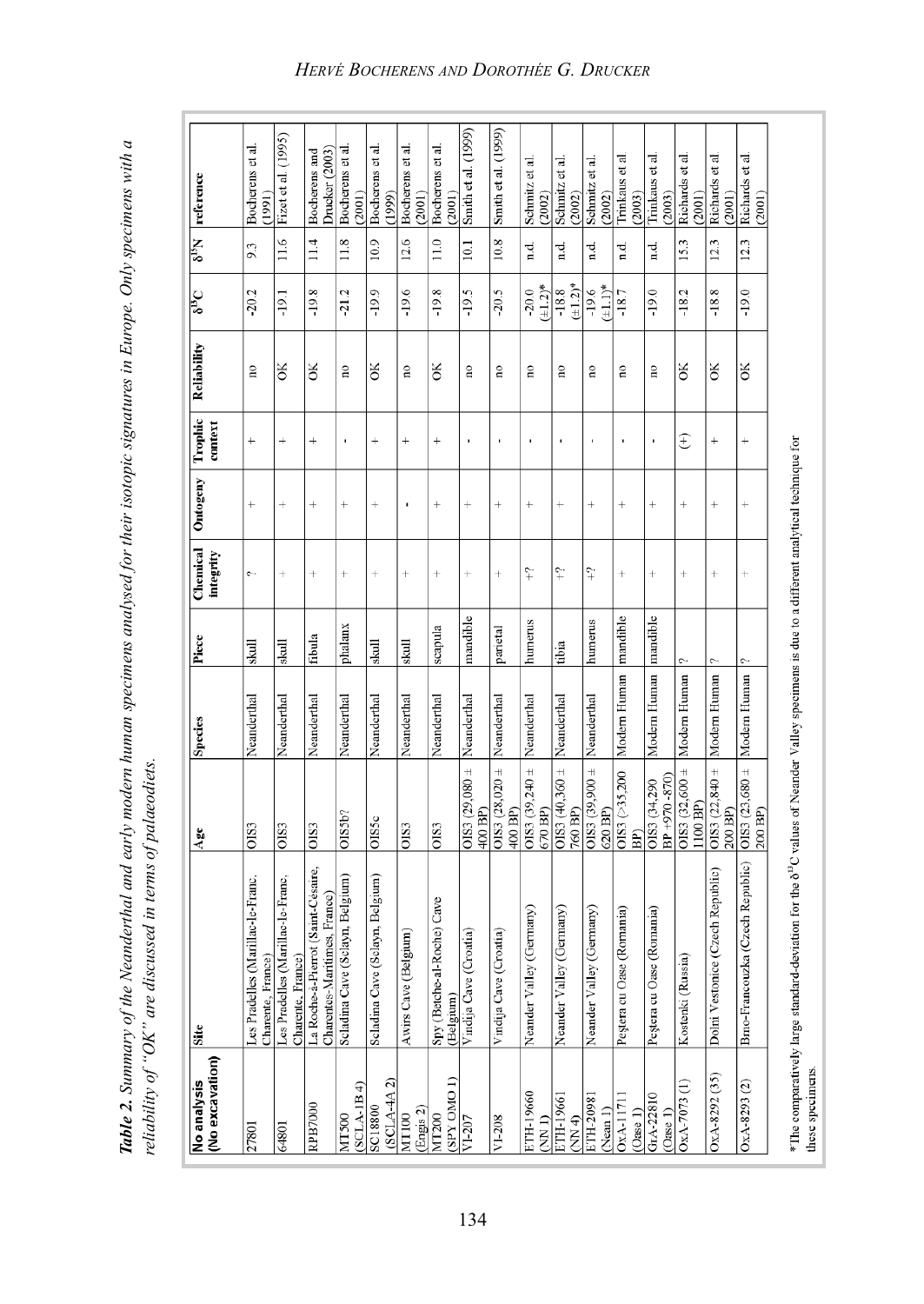older than the one that yielded the Neanderthal specimens (Ahren et al. 2004), the fauna from this layer cannot be directly compared to the Neanderthal specimens. A palaeodietary reconstruction of the diet of Vindija Neanderthals' diet is thus pending isotopic data on contemporary herbivorous and carnivorous fauna. Another specimen that is lacking proper faunal context is Neanderthal specimen SC-1B from Scladina (Bocherens et al. 2001). This specimen was formerly believed to be from layer 1B from this cave, and therefore compared to fauna from this layer (Bocherens et al. 2001). However, a recent stratigraphical reevaluation indicated that it comes from layer 3 (D. Bonjean, personal communication, 2003). An isotopic study of the fauna from this layer is currently in progress, and it will allow a palaeodietary interpretation of the isotopic data obtained on this specimen.

Some Neanderthal specimens from Neander Valley had their δ13C values measured as well in the process of their radiocarbon dating (Schmitz et al. 2002). However, these data cannot be used since the  $\delta$ 13C values were not measured with an accurate enough technique, and the δ15N values are missing as is the trophic context.

The isotopic data obtained for other Neanderthals could be compared with of those of contemporary fauna from the same site (layer 4A in Scladina Cave, Les Pradelles) or from contemporary fauna from neighbouring sites (Saint-Césaire Neanderthal compared to fauna from Saint-Césaire, La Berbie, and Camiac; Spy Neanderthal compared to fauna from layer 1A in Scladina Cave).

#### Modern Humans

The specimen Kostenki 1 is the only modern human directly dated from the transition time span and with δ13C and δ15N values available (Richards et al. 2001). This case is, however, delicate, since no isotopic data on fauna from the same area and the same age is available yet. Nevertheless, isotopic data from contemporaneous fauna could be found in other regions of Europe, i.e., Great Britain and southwestern France (Drucker and Bocherens 2004).

Other modern human specimens from the early Upper Palaeolithic in Europe are not suitable for isotopic palaeodietary determination so far. The recently discovered specimen from Peøtera cu Oase (Romania) is lacking δ15N values, as well as a reliable trophic context (Trinkaus et al. 2003). Mladeč modern human specimens have not been directly dated seemingly due to lack of collagen (Svoboda et al. 2002), a situation that also precludes stable isotopic investigations. Moreover, several key modern human specimens that were traditionally considered of Aurignacian age, such as the Cro-Magnon, Vogelherd, Velika Pećina, Zlatý kůn, and Svitavka specimens, have been recently dated and the results were younger than previously thought (Smith et al. 1999; Henry-Gambier 2002; Svoboda et al. 2002; Conard et al. 2004). Although collagen could be extracted from most of these specimens, their young age renders them irrelevant for the present study.

A few specimens younger than the Middle/Upper Palaeolithic transition from the Czech Republic have been considered as a comparison for anatomically modern humans posterior to the extinction of Neanderthals in Europe (Richards et al. 2001). The isotopic data obtained for these modern human specimens could be compared with of those of contemporary fauna from neighbouring sites (Brno and Dolní Věstonice modern human isotopic data from Richards et al. 2001, compared to fauna from Milovice from Ambrose 1998).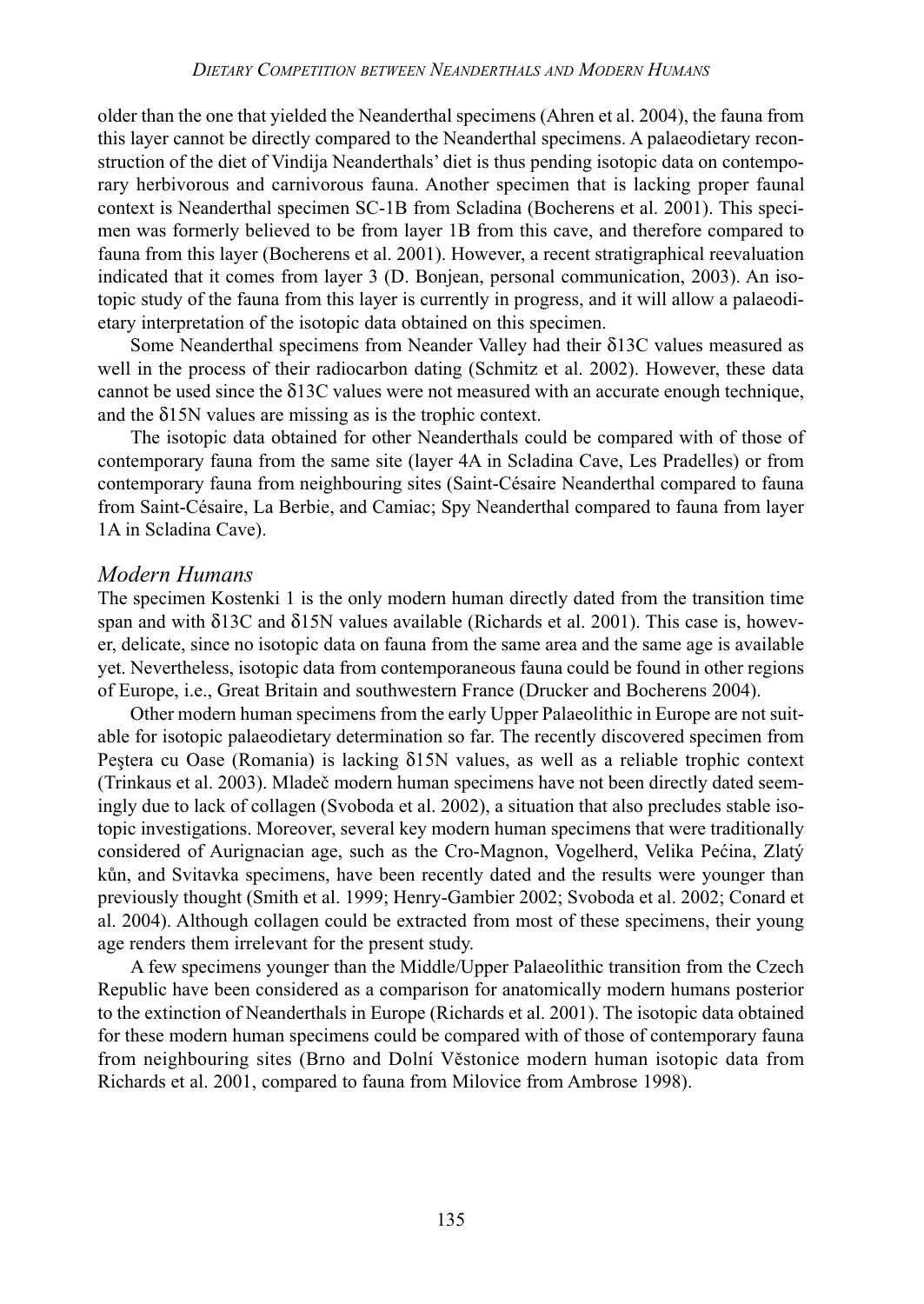## TROPHIC RECONSTRUCTION OF NEANDERTHALS AND ANATOMICALLY MODERN HUMANS

## Trophic "Rigidity" of Neanderthals?

The isotopic data available for Neanderthals suggests that no significant dietary change occurred between individuals dwelling under more forested and more open environments: a subsistence pattern based on open environment herbivores continues even under forested conditions, such as during OIS 5c in Scladina Cave (Bocherens et al. 1999; Bocherens and Drucker 2003b). This is not to say that Neanderthals were not affected by environmental changes. The changes in environment that occurred in Europe from 150 to 30 kyr BP coincide with changes in Middle Palaeolithic lithic industries and possibly with population bottlenecks (e.g., Jöris 2002). It is possible that the dietary flexibility of Neanderthals varied through time, and this is a hypothesis that can now be tested using bone stable isotope composition.

## Neanderthals and Modern Humans during the Middle to Upper Palaeolithic Transition

The Middle to Upper Palaeolithic transition seems to correspond to a shift in the δ15N values in human bones, with higher δ15N values in the first anatomically modern humans relatively to older Neanderthals (fig. 2). This pattern had been initially interpreted as reflecting the consumption of freshwater resources by early modern humans in Europe in comparison with the  $\delta$ 15N values of Mesolithic humans from the Danube Valley (Richards et al. 2001). However, this interpretation did not take into account the shifts in  $\delta$ 15N values that seem to occur in the terrestrial food webs at that time (Drucker and Bocherens 2004). When compared to the isotopic signatures of contemporaneous herbivorous and carnivorous species, the δ15N values of the late Neanderthals and the early anatomically modern humans are very similar (fig. 2). In a situation with different prey species exhibiting different isotopic signatures, as it was the case around 40–30 kyr ago in Europe (Bocherens 2003), predators consuming different prey exhibit different isotopic signatures (Drucker and Bocherens 2004). In such a context, two predators with similar isotopic signatures are most likely to have also consumed similar prey. Thus, the last Neanderthals and the early modern humans from Europe exhibiting similar δ15N values relative to contemporary ungulates and carnivores, such as hyaena and wolf, were most probably consuming a similar combination of prey species. In the case of Neanderthals, a reliance on large ungulate species, such as mammoth and woolly rhinoceros, is suggested by a quantitative reconstruction of prey proportions based on a mathematical model (Drucker and Bocherens 2004). Although the skeletal remains of these species are usually not very numerous in Middle Palaeolithic sites, the contribution of these species as meat weight can be high since one individual of these megaherbivores can yield much more meat than several individuals of a smaller prey, such as deer (e.g., Patou-Mathis 1993). No such reconstruction could be performed for early modern humans yet, but their δ15N value more positive than that of wolf seems to reflect a similar diet including a significant proportion of large herbivores such as woolly mammoth (Drucker and Bocherens 2004).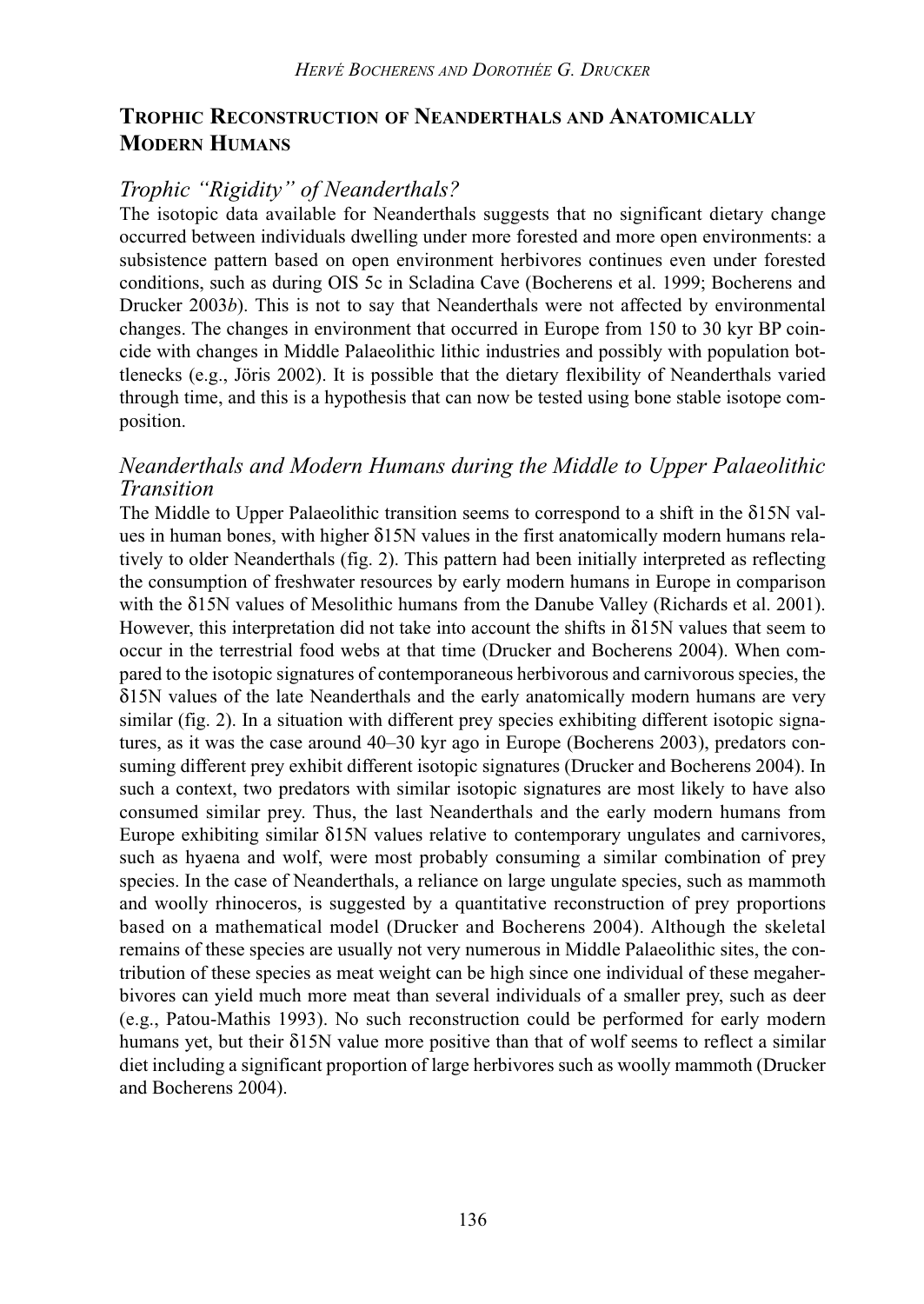

Fig. 2. Nitrogen isotopic signatures of Neanderthals and anatomically modern humans around the Middle to Upper Palaeolithic transition in Europe, relative to those of herbivores (horses, bovids), carnivores (hyaenas, wolves). These isotopic signatures are compared to those of Mesolithic modern humans from the Danube Valley (modified from Drucker and Bocherens 2004).

## COMPETITION BETWEEN CLOSELY RELATED PREDATORS: THE CASE OF BEARS IN EUROPE

Around 100 kyr BP, brown bears and cave bears from layer 4A of Scladina Cave (Belgium) exhibit different carbon and nitrogen isotopic signatures, which suggest a more forested habitat and more vegetarian diet for cave bear than for brown bears (Bocherens et al. 1999).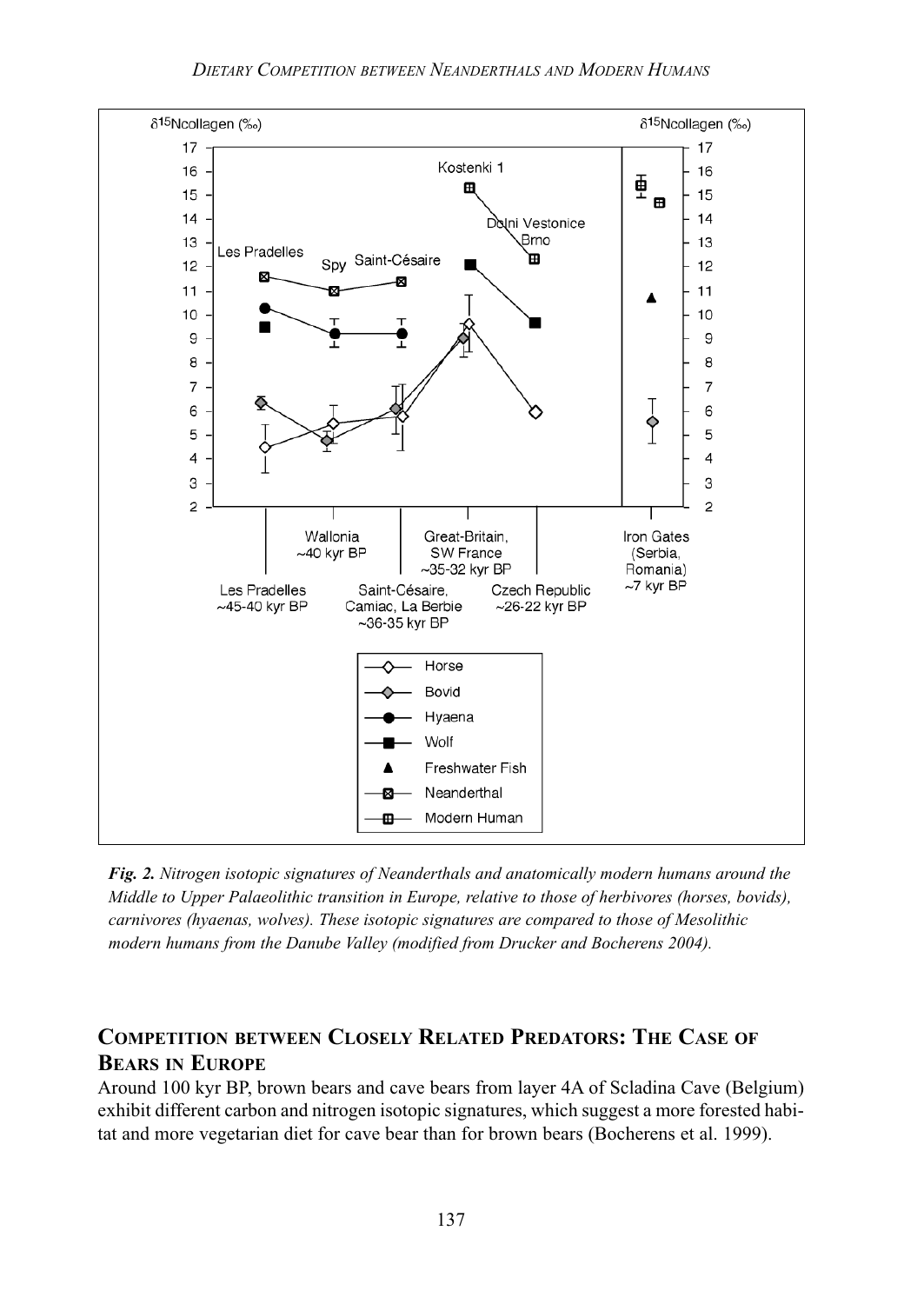#### HERVÉ BOCHERENS AND DOROTHÉE G. DRUCKER

Around 40–36 kyr BP, brown bears and cave bears exhibit different δ15N values in two Belgian caves, Goyet (level B4) and Scladina (layer 1A) (fig. 3). The low  $\delta$ 15N values of cave bear indicate a purely vegetarian diet for this species. Such a pattern has been recognized for all cave bear populations studied so far, from Spain, Slovenia, Croatia, France, Belgium, and the Alps (Bocherens et al. 1994, 1997, 2001; Fernandez-Mosquera 1998; Nelson et al. 1998; Richards et al. 2000; Fernandez-Mosquera et al. 2001). The variable δ15N values of brown bears indicate a more varied diet including high proportions of animal proteins, a pattern that has been recognized in Upper Pleistocene Great Britain as well (Bocherens et al. 1995; Richards 2000). Moreover, the δ13C values of brown bear collagen are systematically more positive than those measured on cave bear collagen, which also indicates dietary differences between both species (Bocherens et al. 1997, 1999; Richards 2000).

Thus, in contrast to humans, two bear species, brown bear and cave bear, managed to coexist in Europe during the Upper Pleistocene owing to their trophic differences, as demonstrated by the δ15N values of their bone collagen. Although closely related, these two species avoided dietary competition while in direct contact and managed to subsist side by side in Europe.

#### CONCLUSION AND PERSPECTIVES

Were Neanderthals sufficiently flexible in their dietary habits to shift food resources and avoid direct competition with anatomically modern humans? So far, stable isotopes studies suggest that Neanderthals stuck to protein resources based on open-environment large herbivores, even during forested temperate episodes (Bocherens et al. 1999; Bocherens and Drucker 2003b). Moreover, the isotopic signatures of the last Neanderthals that are likely to have co-occurred in Europe with anatomically modern humans suggest that they did not change their subsistence habits relatively to their ancestors prior to the arrival of modern humans in Europe. Additional isotopic studies of Neanderthals should allow us to draw a more detailed picture of the evolution of their dietary habits during the the Upper Pleistocene. Unfortunately, such investigations will always be limited by the available material that fulfill the conditions of use of isotopic biogeochemistry. A complementary approach is to study the isotopic signature of the prey consumed by Neanderthals. This should provide direct information on the habitat of these prey on a large chronological and geographical scale with much less limited access to material than direct study of Neanderthal skeletal remains (Bocherens n.d.). More isotopic studies should focus on predators, which can be used as tracers of the terrestrial trophic webs through their isotopic signatures. For instance, the prey of animal predators from layer 4A in Scladina Cave are from forested environments, whereas the Neanderthal specimen exhibits the consumption of open-environment prey (Bocherens et al. 1999). Thus, forest preys were available for the subsistence of the predators, but the Neanderthals do not seem to have made use of them. Dietary competition with other predators may have limited the range of prey available to Neanderthals at this time, and led to dietary partitioning, as was the case for cave bears and brown bears in Europe.

Did Neanderthals and anatomically modern humans actually compete for food resources? Without isotopic measurements of individuals from both species who really lived at the same place and at the same time, this question cannot yet be solved. Isotopic signatures of fossil collagen indicate that the individuals analysed so far from both species across the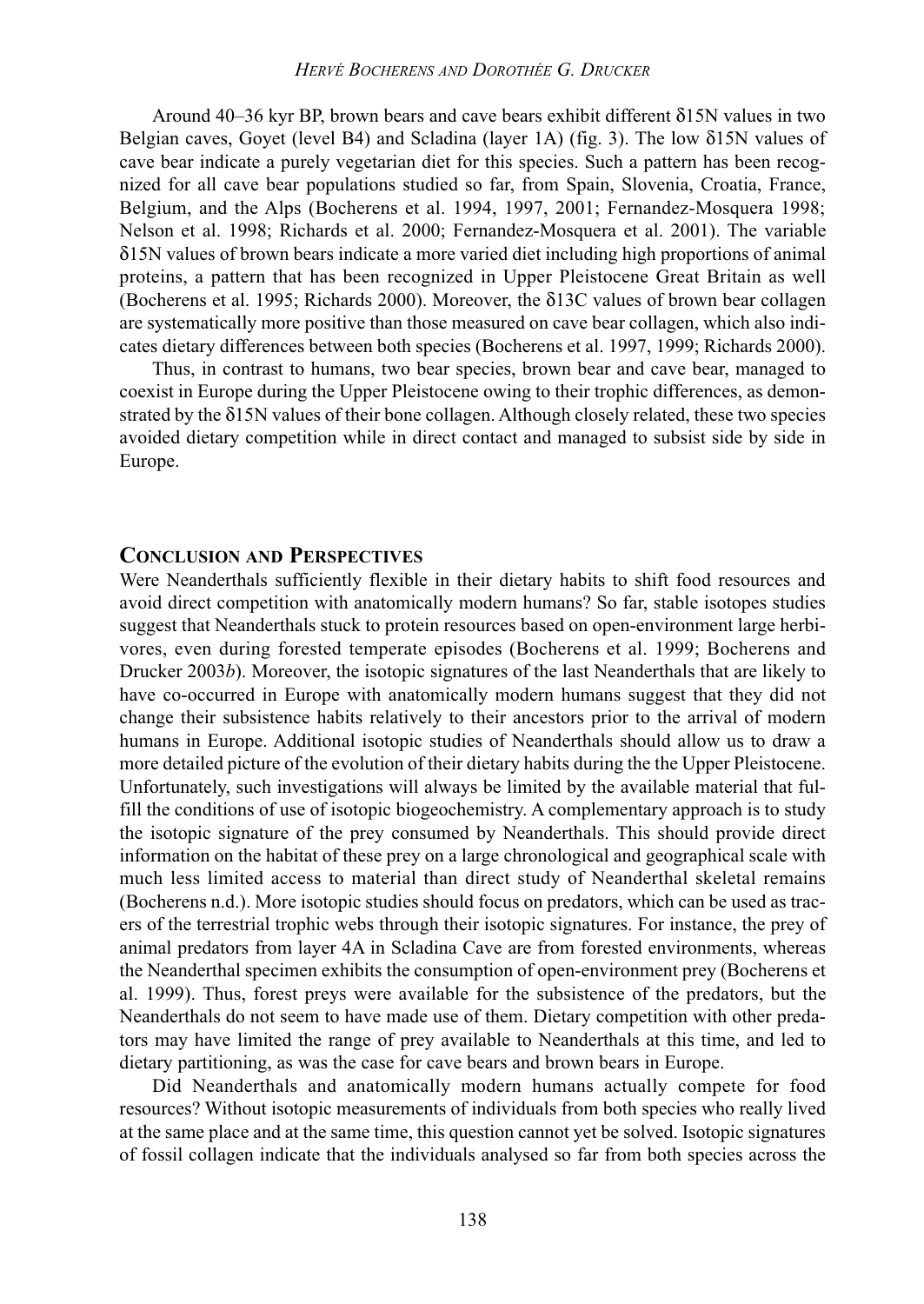

Fig. 3. Nitrogen isotopic signatures of brown bears, cave bears, carnivores (hyaenas), and herbivores (large bovids, horses), from Scladina, layer 1A (Sc-1A) and Goyet, layer B4 (G-B4), dated around 36–40 kyr <sup>14</sup>C BP (Bocherens et al. 1997; Germonpré 2004). Data for Scladina-1A are from Bocherens et al. (1997), data for Goyet-B4 are from Bocherens and Germonpré (unpublished). All data are from bone, except for the brown bear specimen from Scladina, layer 1A (Bocherens et al. 1997). For this specimen, the  $\delta$ 15N value of bone is probably around 1 ‰ lower than the δ15N value measured on tooth (Bocherens and Mariotti 1997).

Middle-Upper Palaeolithic transition did exploit the same prey species. Although it does not prove dietary competition, these data provide direct evidence for a situation that would lead to dietary competition in case of contact between both hominids.

## **ENDNOTE**

<sup>1</sup> Isotopic abundances are reported as "δ" (delta) values, as follows:  $\delta$ EX = (Rsample/Rstandard -1).1000 (‰), where X stands for C or N, E stands for 13 or 15, respectively, and R stands for the isotopic ratios 13C/12C and 15N/14N, respectively. The internationally defined standard is V-PDB for carbon and atmospheric nitrogen (AIR) for nitrogen. Analytical error is typically 0.1 ‰ and 0.2 ‰ for δ13C values and δ15N values, respectively.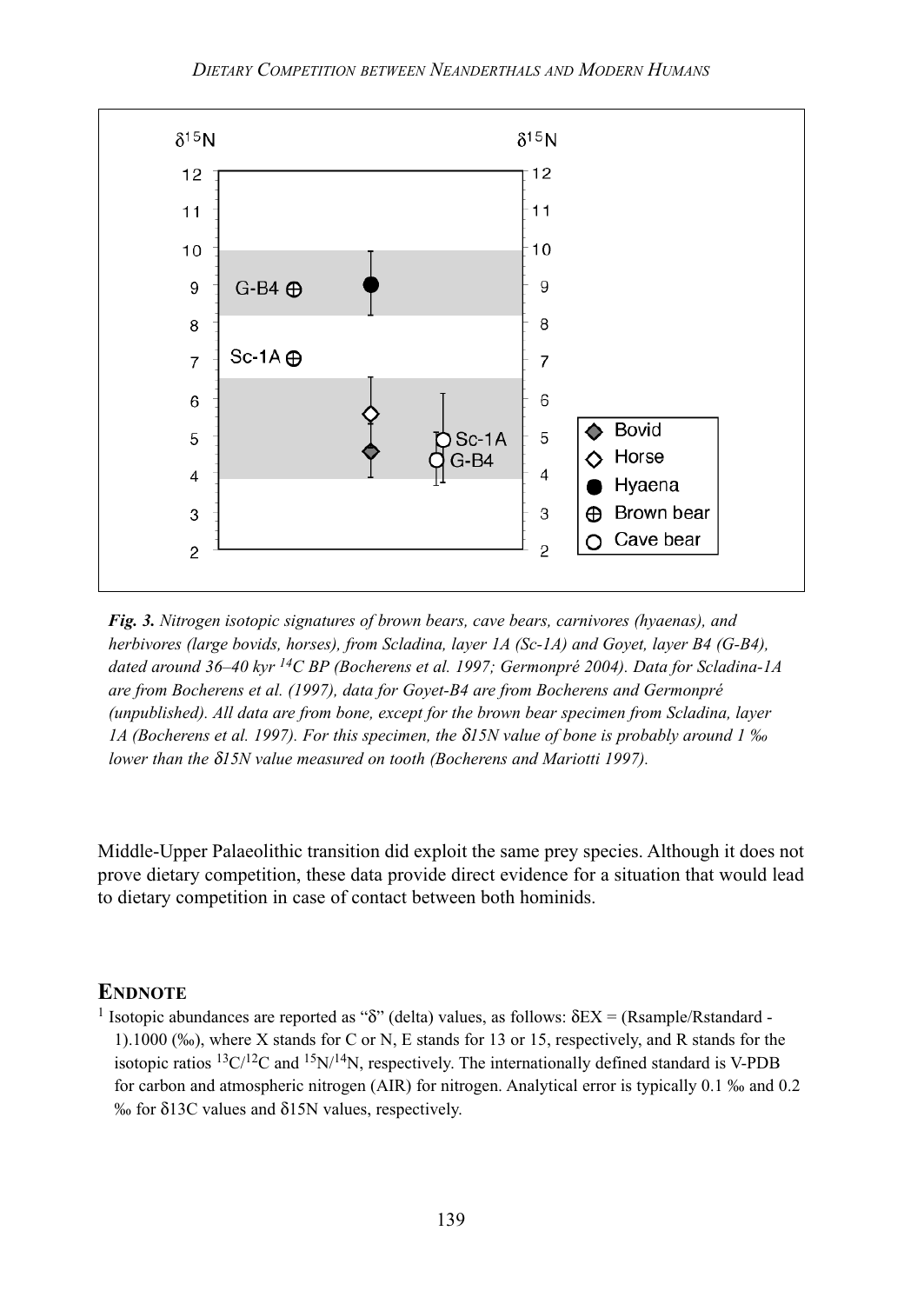#### **REFERENCES**

- Ahern, J. C. M., I. Karavanić, M. Paunović, I. Jankovic, and F. H. Smith. 2004. New Discoveries and Interpretations from Vindija Cave, Croatia. Journal of Human Evolution 46: 25–65.
- Ambrose, S. H. 1990. Preparation and Characterization of Bone and Tooth Collagen for Isotopic Analysis. Journal of Archaeological Science 17: 431–451.
	- 1998. Prospects for Stable Isotopic Analysis of Later Pleistocene Hominid Diets in West Asia and Europe. In Origin of Neanderthals and Humans in Western Asia, ed. by T. Akazawa, K. Aoki, and O. Bar-Yosef, pp. 277–289. New York: Plenum Press.
- Arjo, W. M., D. H. Pletscher, and R. R. Ream. 2002. Dietary Overlap between Wolves and Coyotes in Northern Montana. Journal of Mammalogy 83(3): 754–766.
- Barnes, I., P. Mattheus, B. Shapiro, D. Jensen, and A. Cooper. 2002. Dynamics of Pleistocene Population Extinctions in Beringian Brown Bears. Science 295: 2267–2270.
- Bertolino, S., and P. Genovesi. 2003. Spread and Attempted Eradication of the Grey Squirrel (Sciurus carolinensis) in Italy, and Consequences for the Red Squirrel (Sciurus vulgaris) in Eurasia. Biological Conservation 109: 351–358.
- Bocherens, H. 2003. Isotopic Biogeochemistry and the Paleoecology of the Mammoth Steppe Fauna. In Advances in Mammoth research, ed. by W. F. Reumer, F. Braber, D. Mol, and J. de Vos, pp. 57–76. Deinsea, 9, Rotterdam.
	- n.d. Biogéochimie isotopique des mammifères du site de Payre (Ardèche, France). In Le site paléolithique moyen de Payre (Ardèche, France), ed. by M.-H. Moncel. Mémoires de la Société Préhistorique française. (Submitted)
- Bocherens, H., and D. Drucker. 2003a. Trophic Level Isotopic Enrichments for Carbon and Nitrogen in Collagen: Case Studies from Recent and Ancient Terrestrial Ecosystems. International Journal of Osteoarchaeology 13: 46–53.
	- 2003b. Reconstructing Neandertal Diet from 120,000 to 30,000 BP Using Carbon and Nitrogen Isotopic Abundances. In Le rôle de l'environnement dans les comportements des chasseurs-cueilleurs préhistoriques, ed. by M. Patou-Mathis and H. Bocherens, pp. 1–7. British Archaeological Reports, International Series 1105.
- Bocherens, H., and A. Mariotti. 1997. Comments on: Diet, Physiology and Ecology of Fossil Mammals as Inferred from Stable Carbon and Nitrogen Isotope Biochemistry: Implications for Pleistocene Bears by Bocherens et al. - Reply. Palaeogeography, Palaeoclimatology, Palaeoecology 128: 362–364.
	- 2002. Paléoenvironnements et paléoalimentations: biogéochimie isotopique des vertébrés. In Géologie de la Préhistoire, ed. by J.-C. Miskowski, pp. 1323–1344. GEOPRE, Presses Universitaires de Perpignan.
- Bocherens, H., M. Fizet, A. Mariotti, B. Lange-Badré, B. Vandermeersch, J.-P. Borel, and G. Bellon. 1991. Isotopic Biogeochemistry  $(^{13}C, ^{15}N)$  of Fossil Vertebrate Collagen: Implications for the Study of Fossil Food Web Including Neandertal Man. Journal of Human Evolution 20: 481–492.
- Bocherens, H., M. Fizet, and A. Mariotti. 1994. Diet, Physiology and Ecology of Fossil Mammals as Inferred by Stable Carbon and Nitrogen Isotopes Biogeochemistry: Implications for Pleistocene Bears. Palaeogeography, Palaeoclimatology, Palaeoecology 107: 213–225.
- Bocherens, H., M. L. Fogel, N. Tuross, and M. Zeder. 1995. Trophic Structure and Climatic Information from Isotopic Signatures in a Pleistocene Cave Fauna of Southern England. Journal of Archaeological Science 22: 327–340.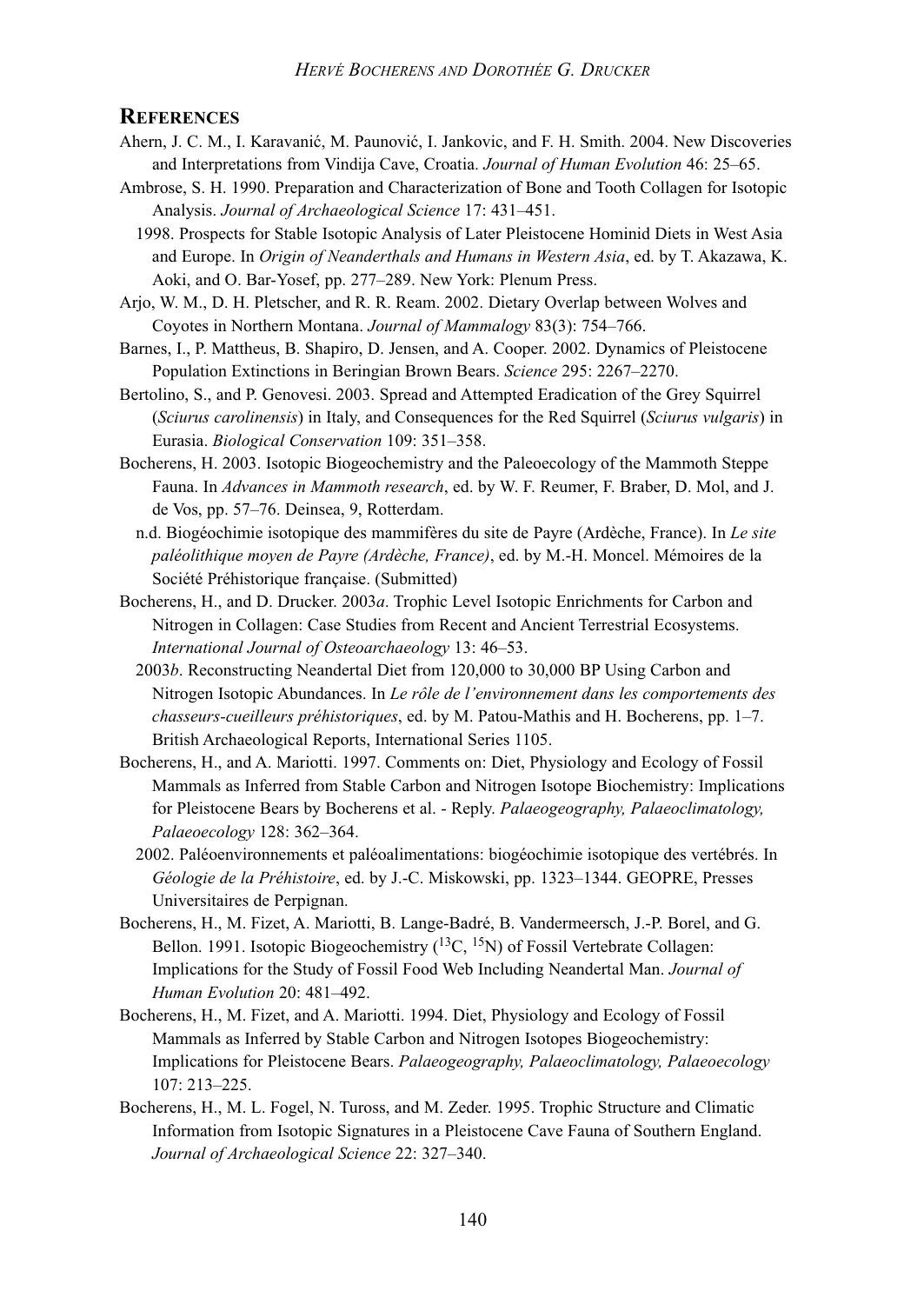- Bocherens, H., D. Billiou, M. Patou-Mathis, D. Bonjean, M. Otte, and A. Mariotti. 1997. Paleobiological Implications of the Isotopic Signatures  $(^{13}C, ^{15}N)$  of Fossil Mammal Collagen in Scladina Cave (Sclayn, Belgium). Quaternary Research 48: 370–380.
- Bocherens, H., D. Billiou, M. Patou-Mathis, M. Otte, D. Bonjean, M. Toussaint, and A. Mariotti. 1999. Palaeoenvironmental and Palaeodietary Implications of Isotopic Biogeochemistry of Late Interglacial Neandertal and Mammal Bones in Scladina Cave (Belgium). Journal of Archaeological Science 26: 599–607.
- Bocherens, H., M. Toussaint, D. Billiou, M. Patou-Mathis, D. Bonjean, M. Otte, and A. Mariotti. 2001. New Isotopic Evidence for Dietary Habits of Neandertals from Belgium. Journal of Human Evolution 40: 497–505.
- Conard, N. J., P. M. Grootes, and F. H. Smith. 2004. Unexpectedly Recent Dates for Human Remains from Vogelherd. Nature 430: 198–201.
- DeNiro, M. J. 1985. Postmortem Preservation and Alteration of in vivo Bone Collagen Isotope Ratios in Relation to Palaeodietary Reconstruction. Nature 317: 806–809.
- d'Errico, F., and M. F. Sanchez Goñi. 2004. A Garden of Eden for the Gibraltar Neandertals? A Reply to Finlayson et al. Quaternary Science Reviews 23(9-10): 1210–1216.
- Drucker, D., and H. Bocherens. 2004. Carbon and Nitrogen Stable Isotopes as Tracers of Diet Breadth Evolution during Middle and Upper Palaeolithic in Europe. International Journal of Osteoarchaeology 14: 162–177.
- Drucker, D., and D. Henry-Gambier. 2005. Dietary Habits of a Magdalenian Woman from Southwestern France Determined Using Stable Isotopes. Journal of Human Evolution 49: 19–35.
- Drucker, D., H. Bocherens, and D. Billiou. 2003. Evidence for Shifting Environmental Conditions in Southwestern France from 33,000 to 15,000 Years Ago Derived from Carbon-13 and Nitrogen-15 Natural Abundances in Collagen of Large Herbivores. Earth and Planetary Science Letters 216: 163–173.
- Fernandez-Mosquera, D. 1998. Biogeoquimica isotopica ( $\delta^{13}C$ ,  $\delta^{15}N$ ) del Ursus spelaeus del yacimiento de Cova Eiros, Lugo. Cadernos Lab. Xeoloxico de Laxe 23: 237–249.
- Fernandez-Mosquera, D., M. Vila-Taboada, and A. Grandal-d'Anglade. 2001. Stable Isotopes Data ( $\delta^{13}C$ ,  $\delta^{15}N$ ) from the Cave Bear (*Ursus spelaeus*): A New Approach to its Palaeoenvironment and Dormancy. Proc. R. Soc. London B 268: 1159–1164.
- Finlayson, C., D. A. Fa, G. Finlayson, F. G. Pacheco, and J. R. Vidal. 2004. Did the Moderns Kill off the Neanderthals? A Reply to the Comments by d'Errico and Sanchez Goñi. Quaternary Science Reviews 23(9-10): 1205–1210.
- Fogel, M. L., N. Tuross, and D. W. Owsley. 1989. Nitrogen Isotope Traces of Human Lactation in Modern and Archeological Populations. Annual Report of the Director of the Geophysical Laboratory, Carnegie Institution 1988-1989: 111–117.
- Germonpré, M. 2004. Influence of Climate on Sexual Segregation and Cub Mortality in Pleniglacial Cave Bear. In The Future from the Past, ed. by R. C. G. M. Lauwerier and I. Plug, pp. 51–63. 9th ICAZ Conference, Durham 2002. Oxbow Books.
- Gurnell, J., and H. Pepper. 1993. A Critical Look at Conserving the British Red Squirrel Sciurus vulgaris. Mammal Review 23: 125–136.
- Heaton, T. H. E. 1999. Spatial, Species, and Temporal Variations in the  ${}^{13}C/{}^{12}C$  of  $C_3$  Plants: Implications for Paleodiet Studies. Journal of Archaeological Science 26(6): 637–650.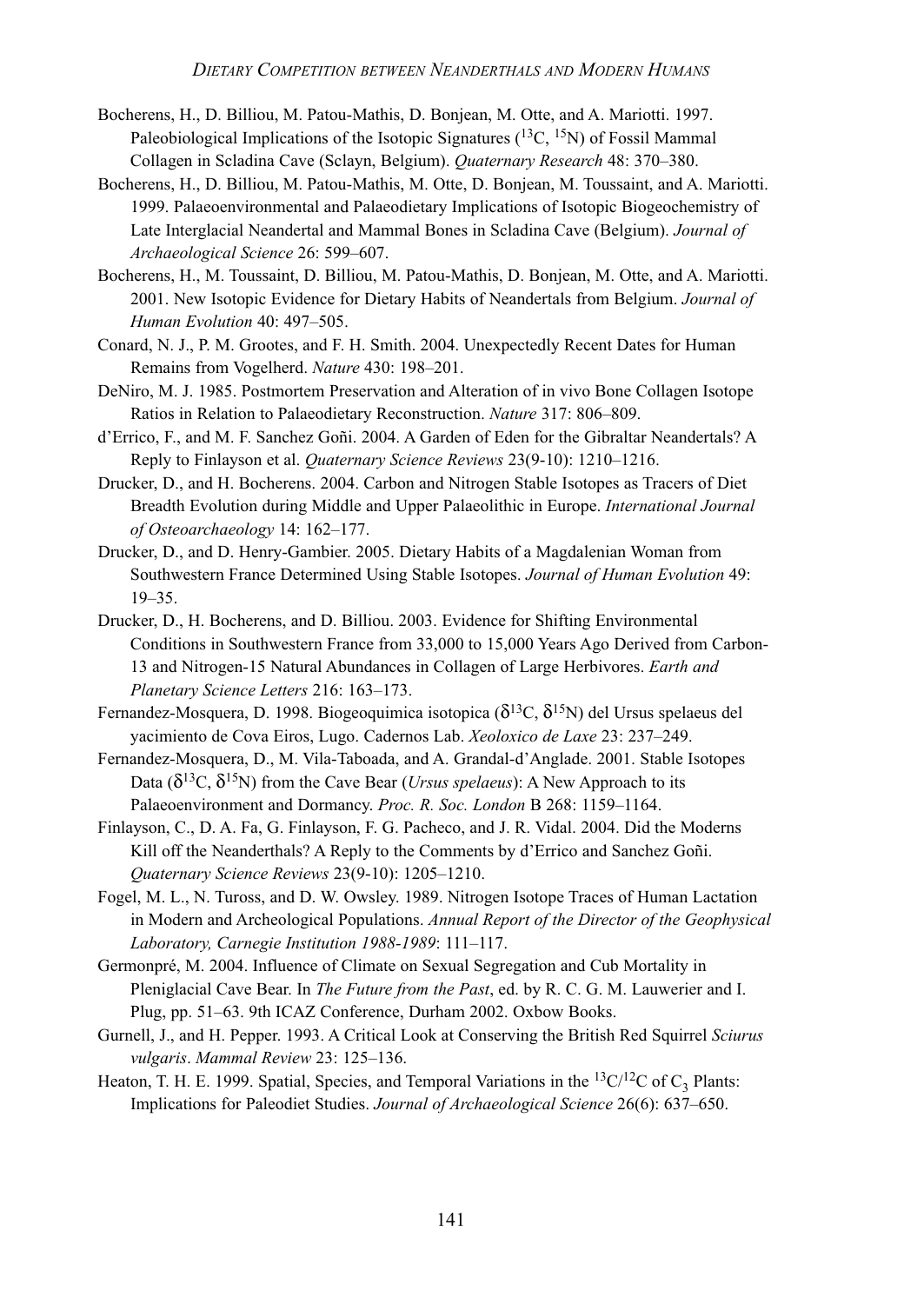- Henry-Gambier, D. 2002. Les fossiles de Cro-Magnon (Les Eyzies-de-Tayac, Dordogne): nouvelles données sur leur position chronologique et leur attribution culturelle. Bulletin et Mémoires de la société d'Anthropologie de Paris 14: 89–112.
- Hobson, K. A., B. N. McLellan, and J. G. Woods. 2000. Using Stable Carbon (δ13C) and Nitrogen (δ15N) Isotopes to Infer Trophic Relationships among Black and Grizzly Bears in the Upper Columbia River Basin, British Columbia. Canadian Journal of Zoology 78: 1332–1339.
- Jacoby, M. E., G. V. Hilderbrand, C. Servheen, C. C. Schwartz, S. M. Arthur, T. A. Hanley, C. T. Robbins, and R. Michener. 1999. Trophic Relations of Brown and Black Bears in Several Western North American Ecosystems. Journal of Wildlife Management 69(3): 921–929.
- Jöris, O. 2002. Die aus der Kälte kamen… Mitteilungen der Gesellschaft für Urgeschichte Blaubeuren 11: 5–32.
- Katzenberg, M. A., and S. Pfeiffer. 1995. Nitrogen Isotope Evidence for Weaning Age in a Nineteenth Century Canadian Skeletal Sample. In Body of Evidence, ed. by A. L. Grauer, pp. 221–235. New York: Wiley-Liss.
- Lavin, S. R., T. R. Van Deelen, P. W. Brown, R. E. Warner, and S. H. Ambrose. 2003. Prey Use by Red Fox (Vulpes vulpes) in Urban and Rural Areas of Illinois. Canadian Journal of Zoology 81: 1070–1082.
- Nelson, D. E., A. Angerbjorn, K. Liden, and I. Turk. 1998. Stable Isotopes and the Metabolism of the European Cave Bear. Oecologia 116: 177–181.
- Patou-Mathis, M. 1993. Taphonomic and Paleoethnographic Study of the Fauna Associated with the Neandertal of St Césaire. In Context of a Late Neandertal, ed. by F. Lévêque, A. M. Backer, and M. Guilbaud, pp. 79–102. Madison, Wisconsin: Prehistory Press. Monographs in World Archaeology 6.
- Pettitt, P. B., M. P. Richards, R. Maggi, and V. Formicola. 2003. The Gravettian Burial Known as the Prince ("Il Principe"): New Evidence for his Age and Diet. Antiquity 77: 15–19.
- Richards, M. P. 2000. Human and Faunal Stable Isotope Analyses from Goat's Hole and Foxhole Caves, Gower. In Paviland Cave and the "Red Lady," A Definitive Report, ed. by S. Aldhouse-Green, pp. 71–76. Bristol: Western Academic & Specialist Press Limited.
- Richards, M. P., and R. E. M. Hedges. 2003. Variations in Bone Collagen  $\delta^{13}$ C and  $\delta^{15}$ N Values of Fauna from North-West Europe over the Last 40,000 Years. Palaeogeography, Palaeoclimatology, Palaeoecology 193: 261–267.
- Richards, M. P., P. B. Pettitt, E. Trinkaus, F. H. Smith, M. Paunović, and I. Karavanić. 2000. Neandertal Diet at Vindija and Neandertal Predation: The Evidence from Stable Isotopes. Proceedings of the National Academy of Science, USA 97: 7663–7666.
- Richards, M. P., P. B. Pettitt, M. C. Stiner, and E. Trinkaus. 2001. Stable Isotope Evidence for Increasing Dietary Breadth in the European Mid-Upper Paleolithic. Proceedings of the National Academy of Science, USA 98: 6528–6532.
- Schmitz, R. W., D. Serre, G. Bonani, S. Feine, .F Hillgruber, H. Krainitzki, S. Pääbo, and F. H. Smith. 2002. The Neandertal Type Site Revisited: Interdisciplinary Investigations of Skeletal Remains from the Neander Valley, Germany. Proceedings of the National Academy of Science, USA 99: 13342–13347.
- Smith, F. H., E. Trinkaus, P. B. Pettitt, and M. Paunovic. 1999. Direct Radiocarbon Dates for Vindija G1 and Velika Pecina Late Pleistocene Hominid Remains. Proceedings of the National Academy of Science, USA 96: 12281–12286.